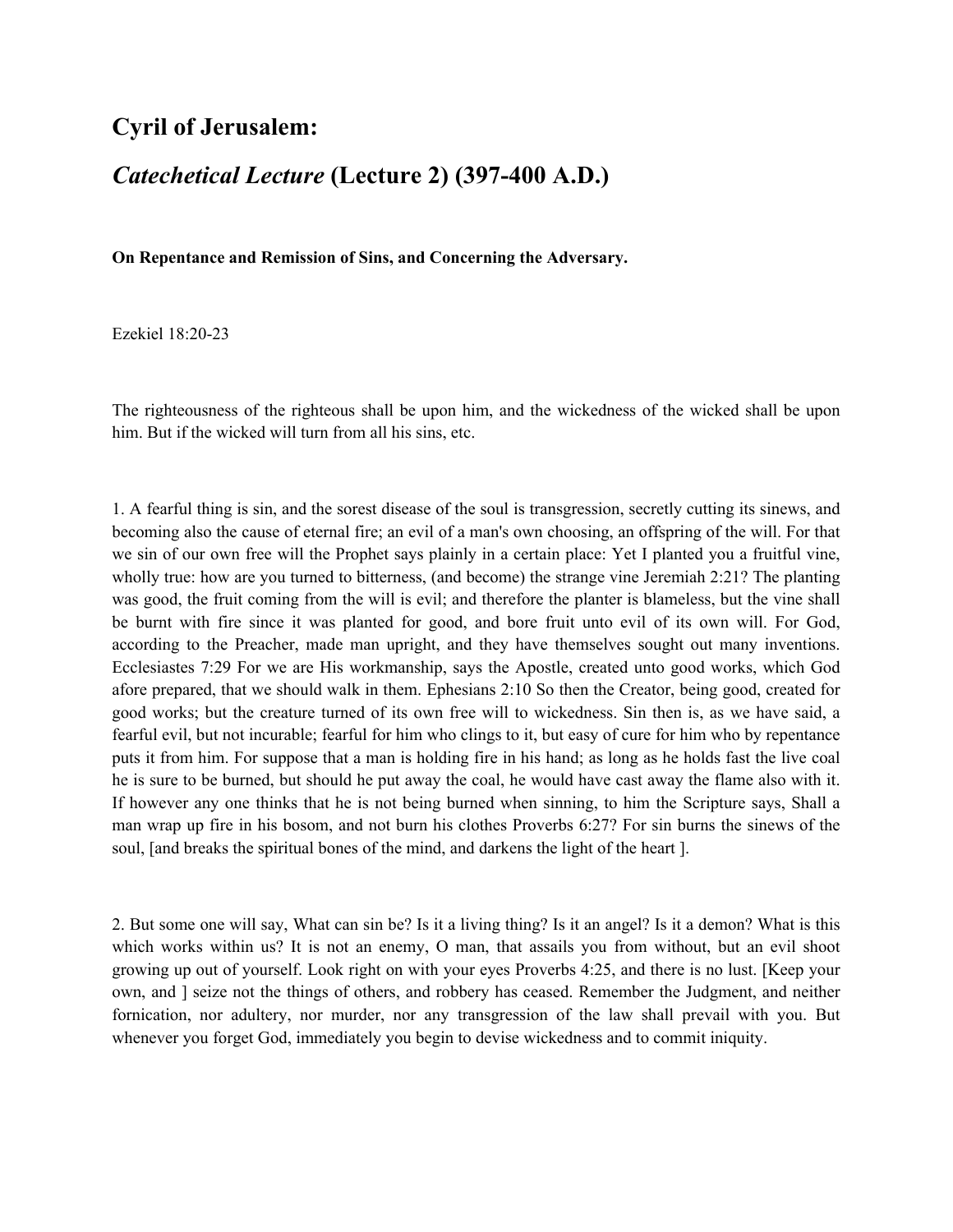3. Yet you are not the sole author of the evil, but there is also another most wicked prompter, the devil. He indeed suggests, but does not get the mastery by force over those who do not consent. Therefore says the Preacher, If the spirit of him that has power rise up against you, quit not your place. Shut your door, and put him far from you, and he shall not hurt you. But if you indifferently admit the thought of lust, it strikes root in you by its suggestions, and enthrals your mind, and drags you down into a pit of evils.

But perhaps you say, I am a believer, and lust does not gain the ascendant over me, even if I think upon it frequently. Do you not know that a root breaks even a rock by long persistence? Admit not the seed, since it will rend your faith asunder: tear out the evil by the root before it blossom, lest from being careless at the beginning thou have afterwards to seek for axes and fire. When your eyes begin to be diseased, get them cured in good time, lest you become blind, and then have to seek the physician.

4. The devil then is the first author of sin, and the father of the wicked: and this is the Lord's saying, not mine, that the devil sins from the beginning : none sinned before him. But he sinned, not as having received necessarily from nature the propensity to sin, since then the cause of sin is traced back again to Him that made him so; but having been created good, he has of his own free will become a devil, and received that name from his action. For being an Archangel he was afterwards called a devil from his slandering: from being a good servant of God he has become rightly named Satan; for Satan is interpreted the adversary. And this is not my teaching, but that of the inspired prophet Ezekiel: for he takes up a lamentation over him and says, You were a seal of likeness, and a crown of beauty; in the Paradise of God were you born : and soon after, You were born blameless in your days, from the day in which you were created, until your iniquities were found in you. Very rightly has he said, were found in you; for they were not brought in from without, but you yourself begot the evil. The cause also he mentions immediately: Your heart was lifted up because of your beauty: for the multitude of your sins were you wounded, and I did cast you to the ground. In agreement with this the Lord says again in the Gospels: I beheld Satan as lightning fall from heaven. Luke 10:18 You see the harmony of the Old Testament with the New. He when cast out drew many away with him. It is he that puts lusts into them that listen to him: from him come adultery, fornication, and every kind of evil. Through him our forefather Adam was cast out for disobedience, and exchanged a Paradise bringing forth wondrous fruits of its own accord for the ground which brings forth thorns.

5. What then? Some one will say. We have been beguiled and are lost. Is there then no salvation left? We have fallen: Is it not possible to rise again? We have been blinded: May we not recover our sight? We have become crippled: Can we never walk upright? In a word, we are dead: May we not rise again? He that woke Lazarus who was four days dead and already stank, shall He not, O man, much more easily raise you who art alive? He who shed His precious blood for us, shall Himself deliver us from sin. Let us not despair of ourselves, brethren; let us not abandon ourselves to a hopeless condition. For it is a fearful thing not to believe in a hope of repentance. For he that looks not for salvation spares not to add evil to evil: but to him that hopes for cure, it is henceforth easy to be careful over himself. The robber who looks not for pardon grows desperate; but, if he hopes for forgiveness, often comes to repentance. What then,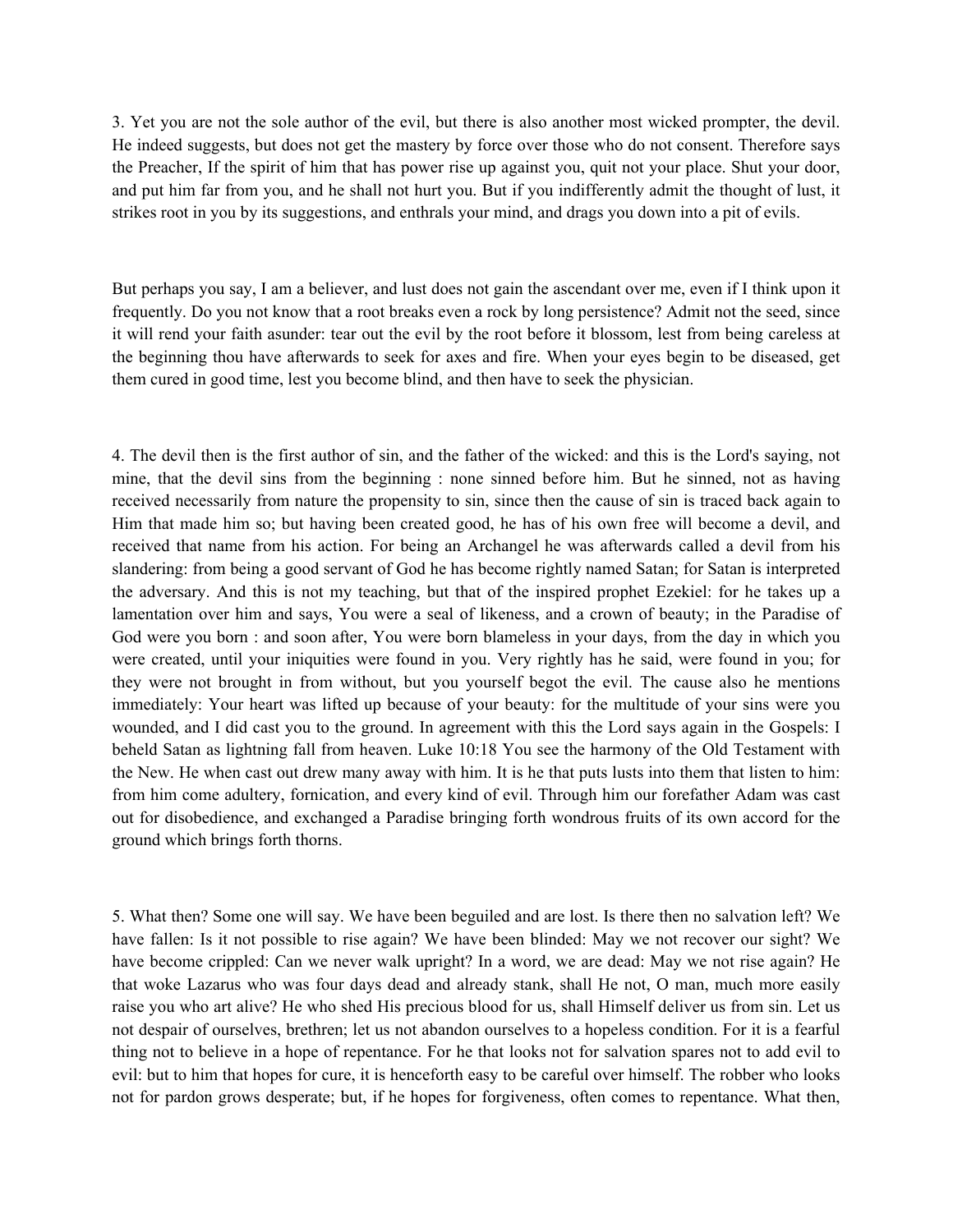does the serpent cast its slough , and shall not we cast off our sin? Thorny ground also, if cultivated well, is turned into fruitful; and is salvation to us irrecoverable? Nay rather, our nature admits of salvation, but the will also is required.

6. God is loving to man, and loving in no small measure. For say not, I have committed fornication and adultery: I have done dreadful things, and not once only, but often: will He forgive? Will He grant pardon? Hear what the Psalmist says: How great is the multitude of Your goodness, O Lord! Your accumulated offenses surpass not the multitude of God's mercies: your wounds surpass not the great Physician's skill. Only give yourself up in faith: tell the Physician your ailment: say thou also, like David: I said, I will confess me my sin unto the Lord: and the same shall be done in your case, which he says immediately: And you forgave the wickedness of my heart.

7. Would you see the loving-kindness of God, O thou that art lately come to the catechising? Would you see the loving-kindness of God, and the abundance of His long-suffering? Hear about Adam. Adam, God's first-formed man, transgressed: could He not at once have brought death upon him? But see what the Lord does, in His great love towards man. He casts him out from Paradise, for because of sin he was unworthy to live there; but He puts him to dwell over against Paradise : that seeing whence he had fallen, and from what and into what a state he was brought down, he might afterwards be saved by repentance. Cain the first-born man became his brother's murderer, the inventor of evils, the first author of murders, and the first envious man. Yet after slaying his brother to what is he condemned? Groaning and trembling shall you be upon the earth. How great the offense, the sentence how light!

8. Even this then was truly loving-kindness in God, but little as yet in comparison with what follows. For consider what happened in the days of Noe. The giants sinned, and much wickedness was then spread over the earth, and because of this the flood was to come upon them: and in the five hundredth year God utters His threatening; but in the six hundredth He brought the flood upon the earth. Do you see the breadth of God's loving-kindness extending to a hundred years? Could He not have done immediately what He did then after the hundred years? But He extended (the time) on purpose, granting a respite for repentance. Do you see God's goodness? And if the men of that time had repented, they would not have missed the loving-kindness of God.

9. Come with me now to the other class, those who were saved by repentance. But perhaps even among women some one will say, I have committed fornication, and adultery, I have defiled my body by excesses of all kinds: is there salvation for me? Turn your eyes, O woman, upon Rahab, and look thou also for salvation; for if she who had been openly and publicly a harlot was saved by repentance, is not she who on some one occasion before receiving grace committed fornication to be saved by repentance and fasting? For inquire how she was saved: this only she said: For your God is God in heaven and upon earth. Joshua 2:11 Your God; for her own she did not dare to say, because of her wanton life. And if you wish to receive Scriptural testimony of her having been saved, you have it written in the Psalms: I will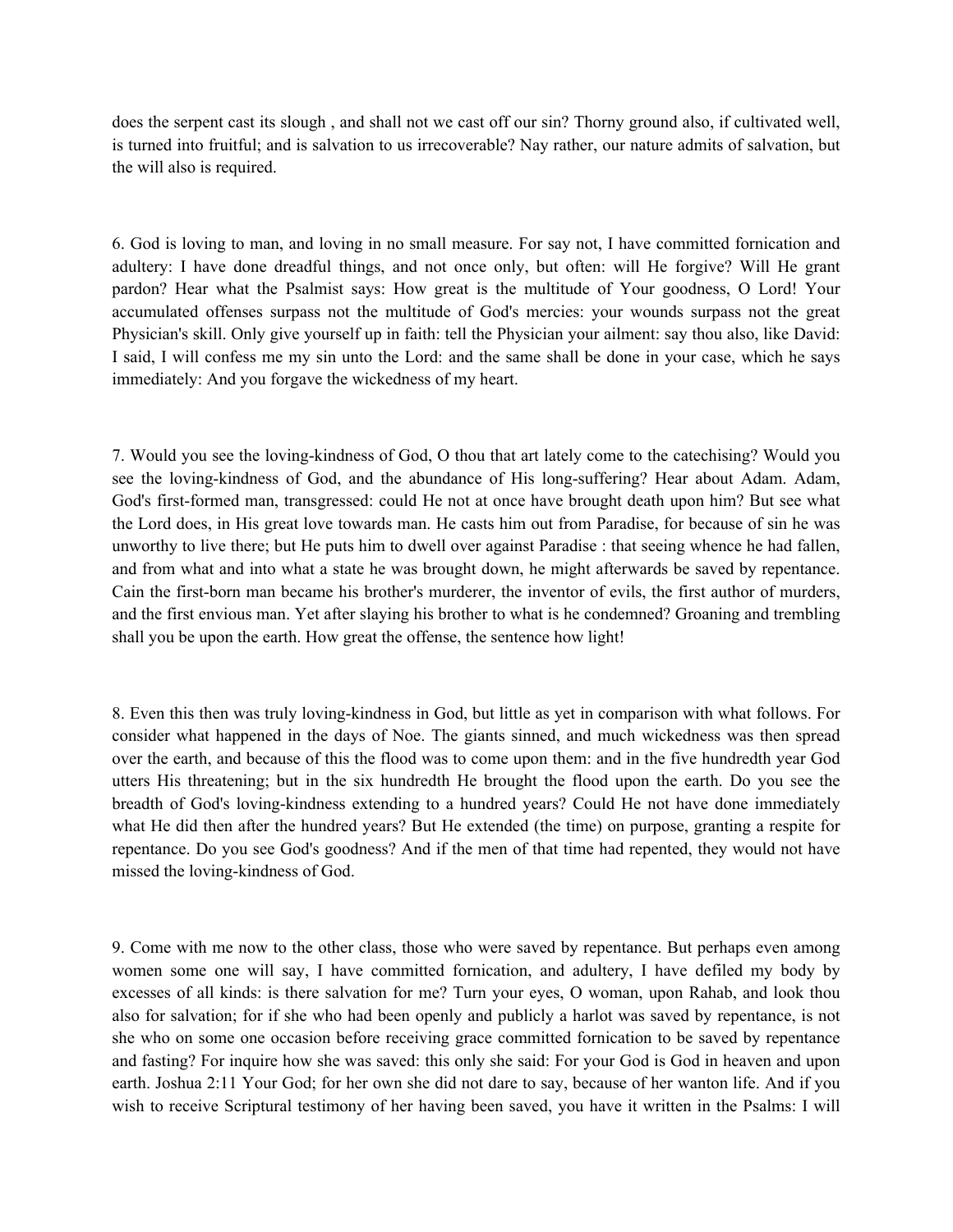make mention of Rahab and Babylon among them that know me . O the greatness of God's loving-kindness, making mention even of harlots in the Scriptures: nay, not simply I will make mention of Rahab and Babylon, but with the addition, among them that know me. There is then in the case both of men and of women alike the salvation which is ushered in by repentance.

10. Nay more, if a whole people sin, this surpasses not the loving-kindness of God. The people made a calf, yet God ceased not from His loving-kindness. Men denied God, but God denied not Himself. 2 Timothy 2:13 These be your gods, O Israel Exodus 32:4, they said: yet again, as He was wont, the God of Israel became their Saviour. And not only the people sinned, but also Aaron the High Priest. For it is Moses that says: And the anger of the Lord came upon Aaron: and I prayed for him, says he, and God forgave him. Deuteronomy 9:20 What then, did Moses praying for a High Priest that sinned prevail with God, and shall not Jesus, His Only-begotten, prevail with God when He prays for us? And if He did not hinder Aaron, because of his offense, from entering upon the High Priesthood, will He hinder you, who has come out from the Gentiles, from entering into salvation? Only, O man, repent thou also in like manner, and grace is not forbidden you. Render your way of life henceforth unblameable; for God is truly loving unto man, nor can all time worthily tell out His loving kindness; nay, not if all the tongues of men unite together will they be able even so to declare any considerable part of His loving-kindness. For we tell some part of what is written concerning His loving-kindness to men, but how much He forgave the Angels we know not: for them also He forgives, since One alone is without sin, even Jesus who purges our sins. And of them we have said enough.

11. But if concerning us men you will have other examples also set before you , come on to the blessed David, and take him for an example of repentance. Great as he was, he fell: after his sleep, walking in the eventide on the housetop, he cast a careless look, and felt a human passion. His sin was completed, but there died not with it his candour concerning the confession of his fault. Nathan the Prophet came, a swift accuser, and a healer of the wound. The Lord is angry, he says, and you have sinned. 2 Samuel 12 So spoke the subject to the reigning king. But David the king was not indignant, for he regarded not the speaker, but God who had sent him. He was not puffed up by the array of soldiers standing round: for he had seen in thought the angel-host of the Lord, and he trembled as seeing Him who is invisible Hebrews 11:27; and to the messenger, or rather by him in answer to God who sent him, he said, I have sinned against the Lord. 2 Samuel 12:13 Do you see the humility of the king? Do you see his confession? For had he been convicted by any one? Were many privy to the matter? The deed was quickly done, and straightway the Prophet appeared as accuser, and the offender confesses the fault. And because he candidly confessed, he received a most speedy cure. For Nathan the Prophet who had uttered the threat, said immediately, The Lord also has put away your sin. You see the swift relenting of a merciful God. He says, however, You have greatly provoked the enemies of the Lord. Though you had many enemies because of your righteousness, your self-control protected you; but now that you have surrendered your strongest armour, your enemies are risen up, and stand ready against you.

12. Thus then did the Prophet comfort him, but the blessed David, for all he heard it said, The Lord has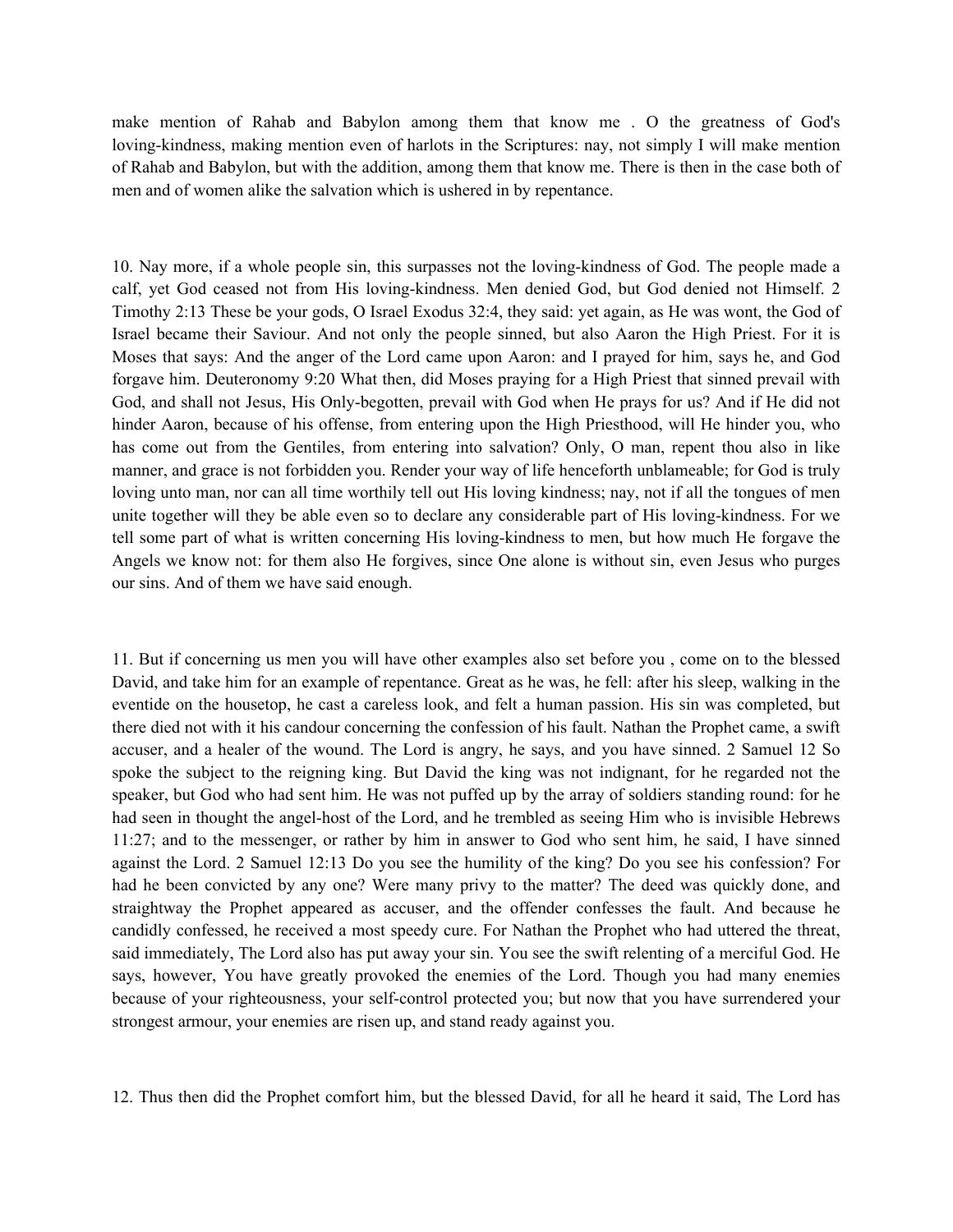put away your sin, did not cease from repentance, king though he was, but put on sackcloth instead of purple, and instead of a golden throne, he sat, a king, in ashes on the ground; nay, not only sat in ashes, but also had ashes for his food, even as he says himself, I have eaten ashes as it were bread. His lustful eye he wasted away with tears saying, Every night will I wash my couch, and water my bed with my tears. When his officers besought him to eat bread he would not listen. He prolonged his fast unto seven whole days. If a king thus made confession ought not thou, a private person, to confess? Again, after Absalom's insurrection, though there were many roads for him to escape, he chose to flee by the Mount of Olives, in thought, as it were, invoking the Redeemer who was to go up thence into the heavens. 2 Samuel 16:10-11 And when Shimei cursed him bitterly, he said, Let him alone, for he knew that to him that forgives it shall be forgiven.

13. You see that it is good to make confession. You see that there is salvation for them that repent. Solomon also fell but what says he? Afterwards I repented. Ahab, too, the King of Samaria, became a most wicked idolater, an outrageous man, the murderer of the Prophets 1 Kings 18:4, a stranger to godliness, a coveter of other men's fields and vineyards. Yet when by Jezebel's means he had slain Naboth, and the Prophet Elias came and merely threatened him, he rent his garments, and put on sackcloth. And what says the merciful God to Elias? Hast than seen how Ahab is pricked in the heart before Me ? As if almost He would persuade the fiery zeal of the Prophet to condescend to the penitent. For He says, I will not bring the evil in his days. And though after this forgiveness he was sure not to depart from his wickedness, nevertheless the forgiving God forgave him, not as being ignorant of the future, but as granting a forgiveness corresponding to his present season of repentance. For it is the part of a righteous judge to give sentence according to each case that has occurred.

14. Again, Jeroboam was standing at the altar sacrificing to the idols: his hand became withered, because he commanded the Prophet who reproved him to be seized: but having by experience learned the power of the man before him, he says, Entreat the face of the Lord your God 1 Kings 13:6; and because of this saying his hand was restored again. If the Prophet healed Jeroboam, is Christ not able to heal and deliver you from your sins? Manasses also was utterly wicked, who sawed Isaiah asunder , and was defiled with all kinds of idolatries, and filled Jerusalem with innocent blood 2 Chronicles 33:12-13; but having been led captive to Babylon he used his experience of misfortune for a healing course of repentance: for the Scripture says that Manasses humbled himself before the Lord, and prayed, and the Lord heard him, and brought him back to his kingdom. If He who sawed the Prophet asunder was saved by repentance, shall not thou then, having done no such great wickedness, be saved?

15. Take heed lest without reason you mistrust the power of repentance. Would you know what power repentance has? Would you know the strong weapon of salvation, and learn what the force of confession is? Hezekiah by means of confession routed a hundred and fourscore and five thousand of his enemies. A great thing verily was this, but still small in comparison with what remains to be told: the same king by repentance obtained the recall of a divine sentence which had already gone forth. For when he had fallen sick, Esaias said to him, Set your house in order; for you shall die, and not live. 2 Kings 20:1 What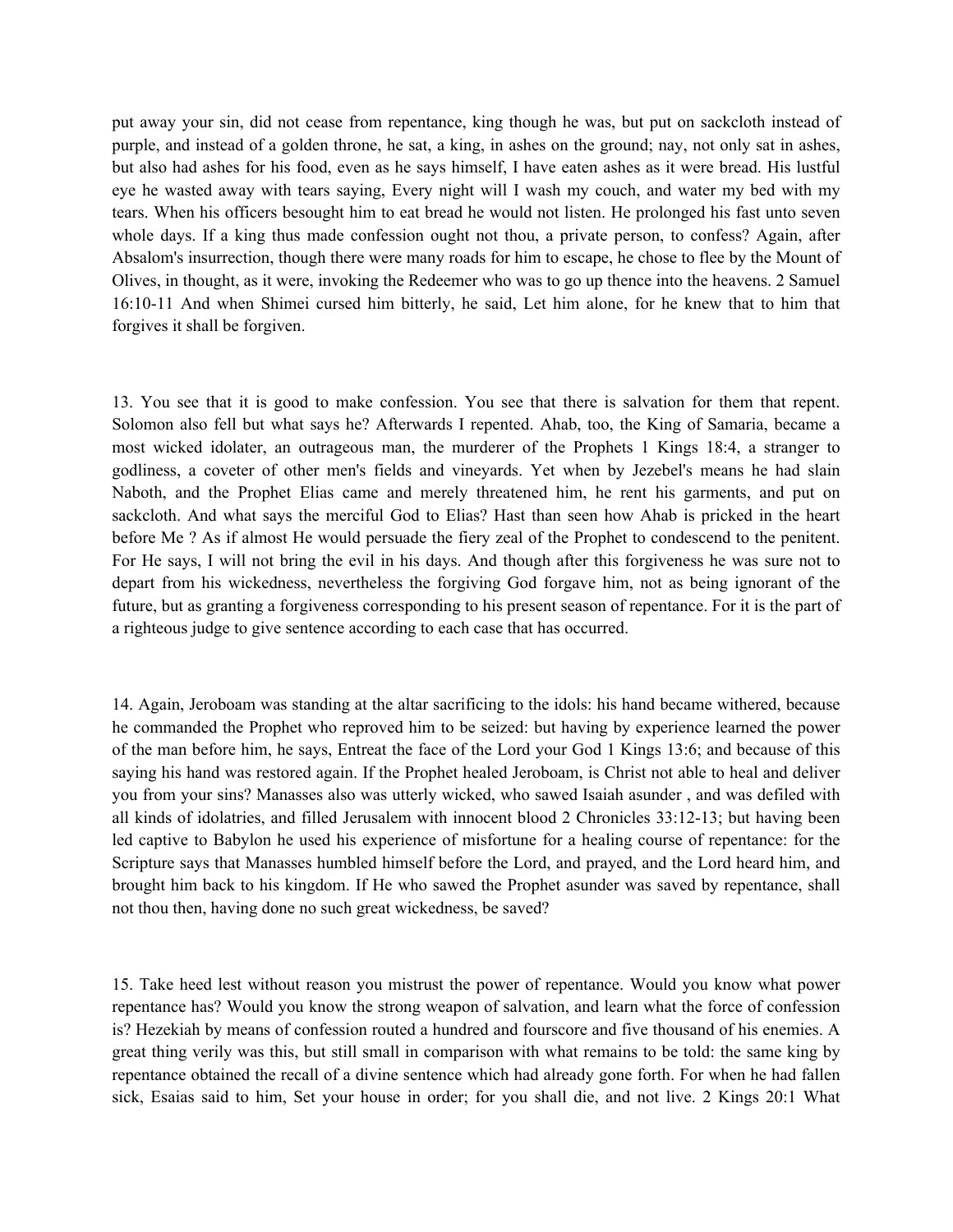expectation remained, what hope of recovery, when the Prophet said, for you shall die? Yet Hezekiah did not desist from repentance; but remembering what is written, When you shall turn and lament, then shall you be saved Isaiah 30:15, he turned to the wall, and from his bed lifting his mind to heaven (for thickness of walls is no hindrance to prayers sent up with devotion), he said, Remember me, O Lord, for it is sufficient for my healing that You remember me. You are not subject to times, but art Yourself the giver of the law of life. For our life depends not on a nativity, nor on a conjunction of stars, as some idly talk; but both of life and its duration. Then art Yourself the Lawgiver according to Your Will. And he, who could not hope to live because of the prophetic sentence, had fifteen years added to his life, and for the sign the sun ran backward in his course. Well then, for Ezekias' sake the sun turned back but for Christ the sun was eclipsed, not retracing his steps, but suffering eclipse Isaiah 38:8, and therefore showing the difference between them, I mean between Ezekias and Jesus. The former prevailed to the cancelling of God's decree, and cannot Jesus grant remission of sins? Turn and bewail yourself, shut your door, and pray to be forgiven, pray that He may remove from you the burning flames. For confession has power to quench even fire, power to tame even lions.

16. But if you disbelieve, consider what befell Ananias and his companions. What streams did they pour out ? How many vessels of water could quench the flame that rose up forty-nine cubits high ? Nay, but where the flame mounted up a little too high, faith was there poured out as a river, and there spoke they the spell against all ills : Righteous are You, O Lord, in all the things that You have done to us: for we have sinned, and transgressed Your law. And their repentance quelled the flames. If you believe not that repentance is able to quench the fire of hell, learn it from what happened in regard to Ananias. But some keen hearer will say, Those men God rescued justly in that case: because they refused to commit idolatry, God gave them that power. And since this thought has occurred, I come next to a different example of penitence.

17. What do you think of Nebuchadnezzar? Have you not heard out of the Scriptures that he was bloodthirsty, fierce , lion-like in disposition? Have you not heard that he brought out the bones of the kings from their graves into the light ? Have you not heard that he carried the people away captive? Have you not heard that he put out the eyes of the king, after he had already seen his children slain 2 Kings 25:7? Have you not heard that he broke in pieces the Cherubim? I do not mean the invisible beings away with such a thought, O man — but the sculptured images, and the mercy-seat, in the midst of which God spoke with His voice. The veil of the Sanctuary he trampled under foot: the altar of incense he took and carried away to an idol-temple 2 Chronicles 36:7: all the offerings he took away: the Temple he burned from the foundations. How great punishments did he deserve, for slaying kings, for setting fire to the Sanctuary, for taking the people captive, for setting the sacred vessels in the house of idols? Did he not deserve ten thousand deaths?

18. You have seen the greatness of his evil deeds: come now to God's loving-kindness. He was turned into a wild beast , he abode in the wilderness, he was scourged, that he might be saved. He had claws as a lion ; for he was a ravager of the Sanctuary. He had a lion's mane: for he was a ravening and a roaring